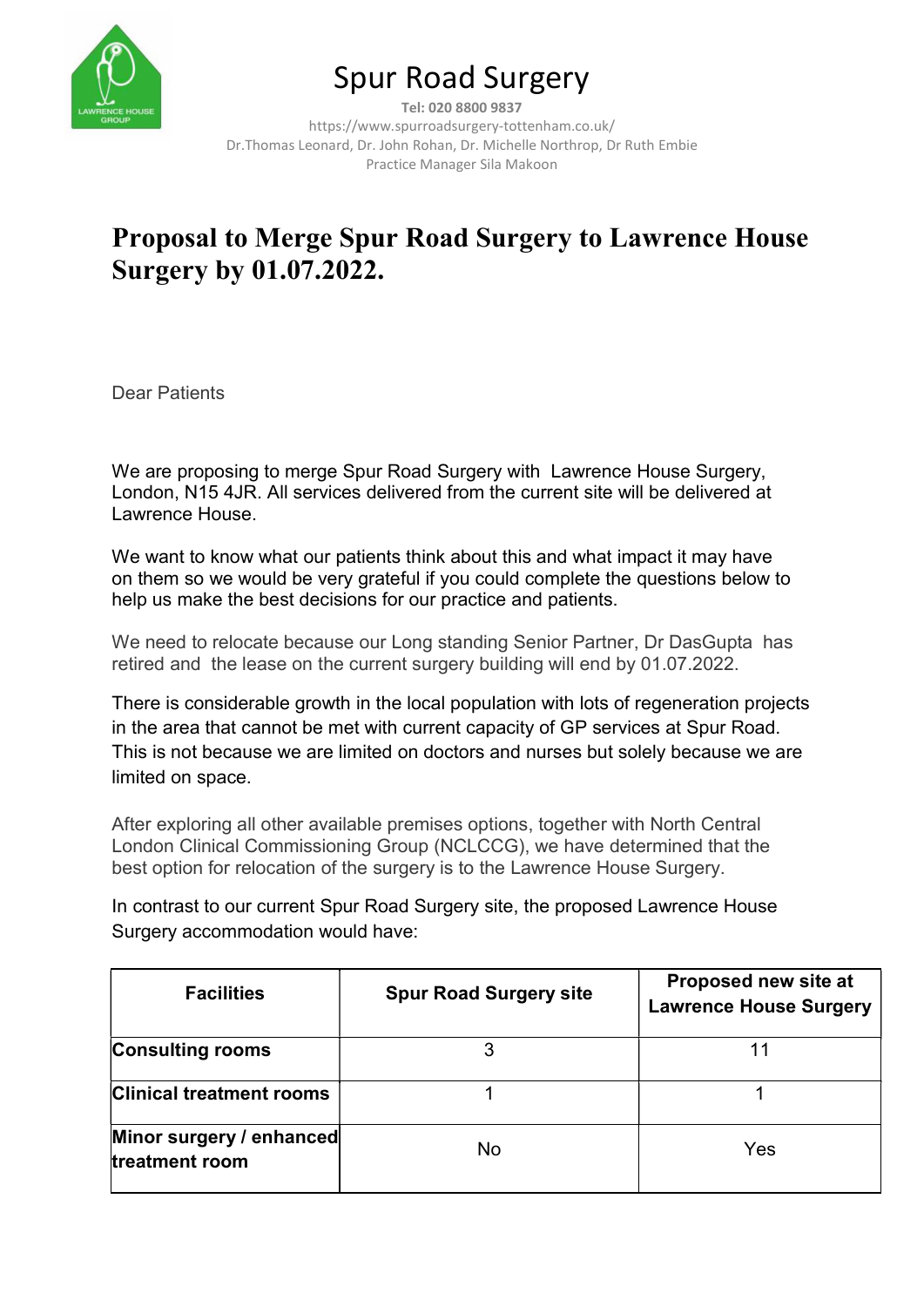| <b>Reception and waiting</b><br>larea       | Small reception and waiting area<br>with no means of confidentiality | Large reception area with<br>comfortable waiting area<br>8 |  |
|---------------------------------------------|----------------------------------------------------------------------|------------------------------------------------------------|--|
| Toilets                                     | Toilets for both staff and patients<br>2                             |                                                            |  |
| <b>Baby change room</b>                     | <b>No</b>                                                            | Yes                                                        |  |
| <b>Shower room</b>                          | No                                                                   | Yes                                                        |  |
| Domestic services<br>equipment storage room | <b>No</b>                                                            | Yes                                                        |  |
| <b>Training Practice</b>                    | No                                                                   | Yes                                                        |  |

In summary, as a practice we are looking to:

- Offer high quality social and medical care to our patients, in-line with best practice.
- Explore new models of integrated care and social prescribing within our Practice which is difficult to deliver in the current premises.
- Be able to offer extended hours of service provision offering additional doctor, nurse and health care assistant appointments between the hours of 7am and 8.30pm which is not achievable in the current premises.
- Provide additional services closer to home, rather than experiencing long waiting lists and hospital settings, for example phlebotomy, Diabetes, Mental Health, Children services etc.
- Attract, retain and develop new GPs and other healthcare professions to sustain the workforce.
- Be part of a larger team for support and development.

We would like to hear your thoughts on our proposal to permanently relocate our practice.

## Where is Lawrence House Surgery?

Lawrence House is located at 107 Philip Lane, Tottenham, and London, N15 4JR.

## How do you get there from Spur Road Surgery?

- A 9 minute walk of 0.4 miles (a 2 minute by car)
- A 2 minute bus ride and via route 341 or 230, with a Bus stop directly opposite the surgery.
- What does this mean for patients?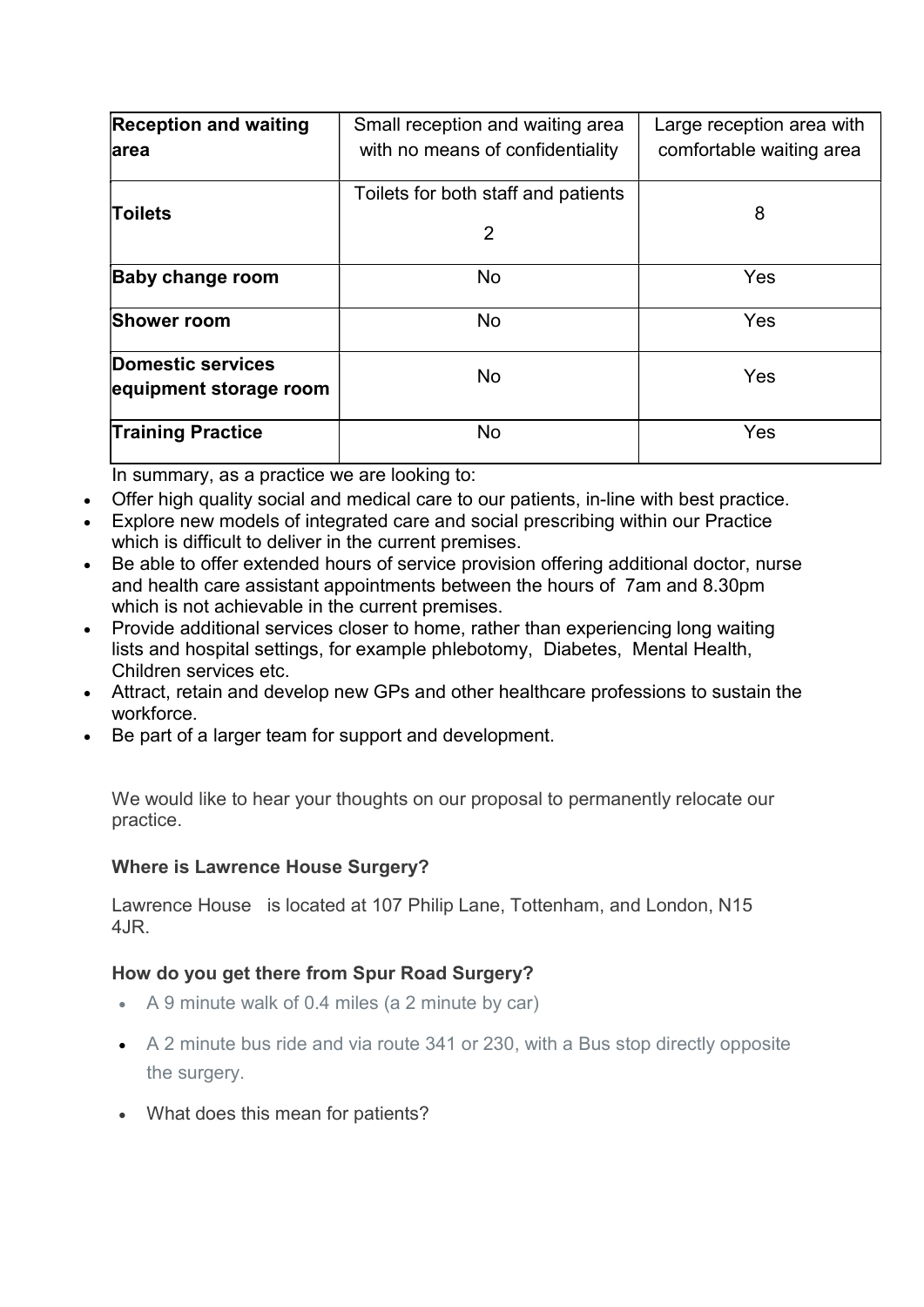- It will mean that the current Spur Road Surgery site will close and all services including appointments currently access from the practice will be delivered from Lawrence House surgery.
- You will still remain a registered patient of Lawrence House Surgery and be seen by the same members of the team that you currently do.
- You do not need to register elsewhere.
- $\bullet$
- We will have more space to provide more specialised clinics with specialist members of the team so that we can provide you with more services and more choice.
- We will be able to have a permanent premises solution for our surgery.
- We will be able to provide further training and development opportunities for our staff as well as facilitate recruitment and retention.

## Frequently Asked Questions

## 1. Why does the surgery have to move?

The surgery has to be relocated because the lease on our current premises expires in April 2022 and we are not able to renew it and have to close

## 2. Will I still be able to see the same doctors and nurses?

Yes, you will continue to have the same level of care but greater opportunities to access care outside working hours.

## 3. Do I have to do anything?

No, you do not need to do anything for the move, you will remain a registered patient of Lawrence House, and your records will atomically be transferred to Lawrence House.

## 4. Can't the surgery stay in the Spur Road Surgery?

Unfortunately, the lease will expire.

## 5. Will we have to move again in the future?

We envisage that this will be a permanent premises solution for the surgery and that we will not have to move again in the future.

## 6. Will any other contact details be changing?

 At first you will be able to use the same number but it times this will be changed to telephone number 020 8 801 6640 and email

## address lawrencehousesurgery@nhs.net

## 7. Will Spur Road Surgery merges with Lawrence House Surgery?

The proposed plans will be to merge the two practices, giving many more opportunities for staff members to be a part of a larger team, we will be able to offer you more services and more choice through having a wider variety of clinical team members and access to appointments at different times of the day including extended hours.

We understand this proposal might affect some people more than others; so before any final decisions are made we would like to hear your views, recommendations and any potential challenges this relocation might mean for you.

## How can I share my thoughts?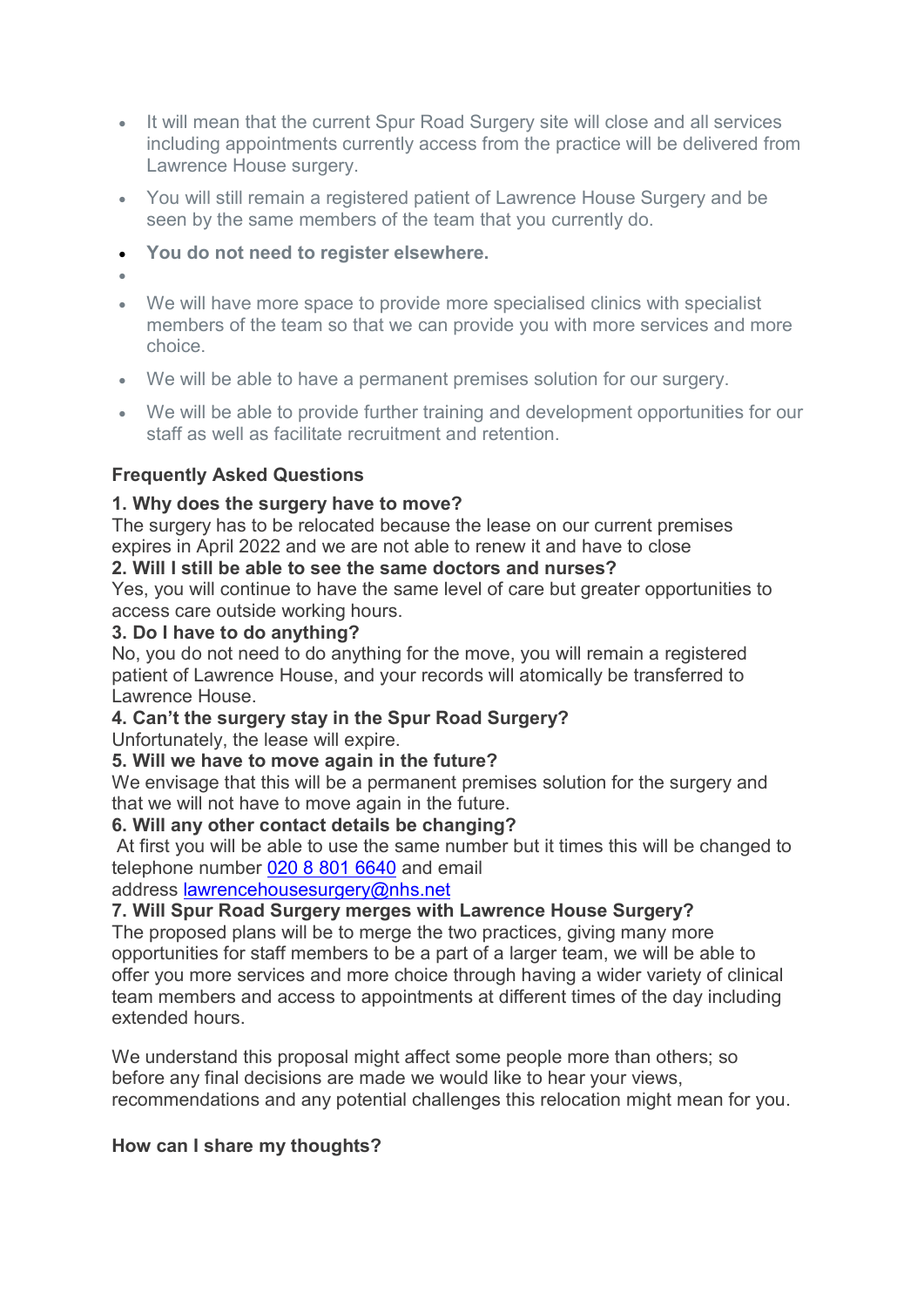• Complete and return to the enclosed survey or complete the survey online by going to https://www.surveymonkey.co.uk/...............

The deadline to complete and return your survey is the 18<sup>th</sup> March 2022. If you need any help to complete this survey, you can call the surgery on 020 84930013 and a member of the team will go through it with you. Forms are also available within the surgery for you to complete.

### What do you need to do next?

#### You can continue to access your GP at Spur road in the usual way.

The feedback we receive from you will form part of the NCLCCG application to relocate the surgery and we will contact you again once a decision has been made and to share what the next steps will be.

If you have any queries, comments, or concerns please feel free to contact the practice on the contact details below, or alternatively we have arranged 2 online meetings to discuss the proposed merger and relocation:

 $27<sup>th</sup>$  January 2022 at 1.30PM to 1.45PM

31<sup>st</sup> January 2022 at 1 PM

6<sup>th</sup> February 2022 at 6PM

Yours sincerely

Dr Thomas Leonard

Spur Road Surgery 020 8800 9837 spurroadsurgery@nhs.net. If you require this letter in another format, such as large print, easy-read, braille, audio, or another language, please contact spurroadsurgery@nhs.net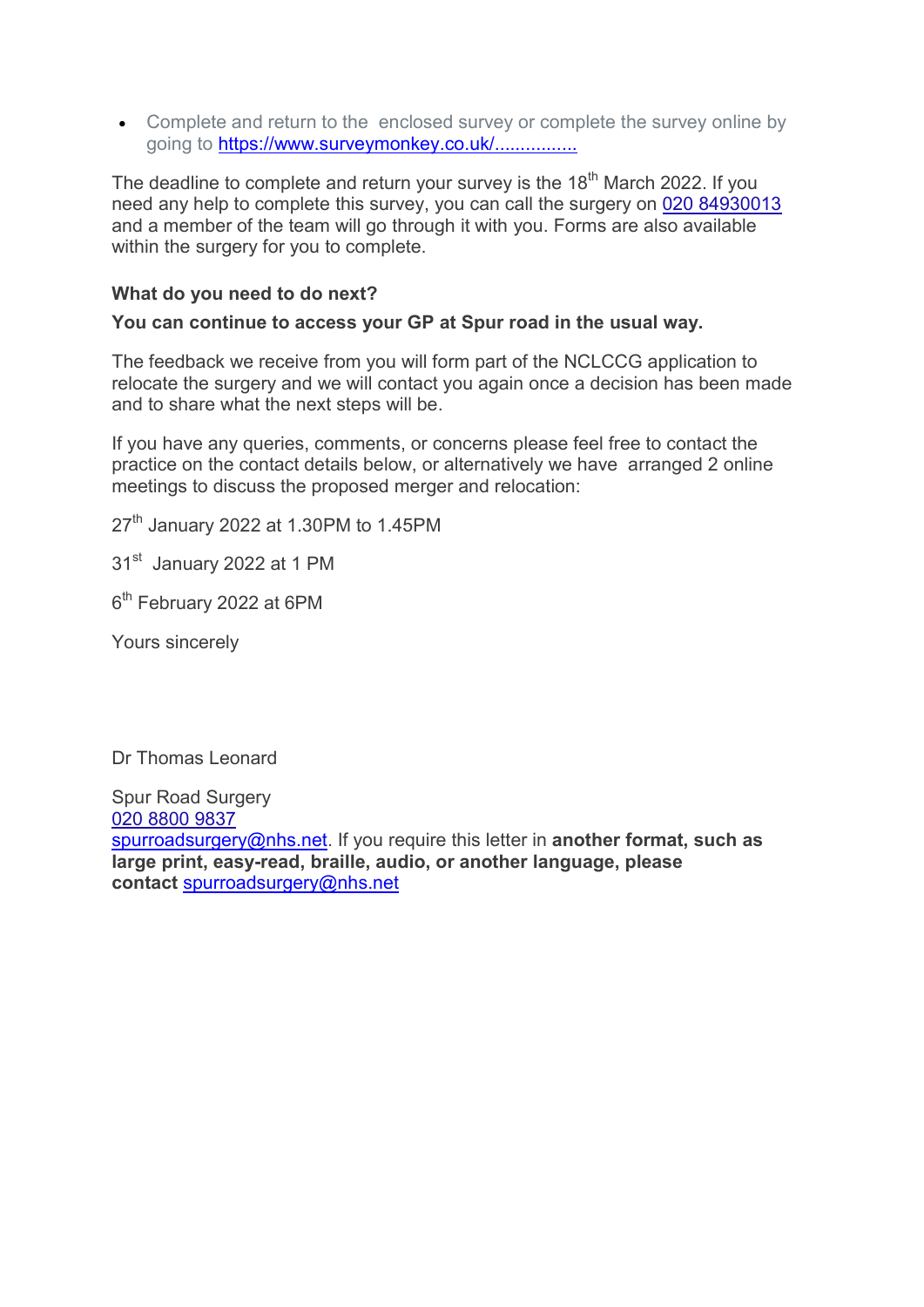Patient questionnaire:

#### Proposed Plan for Merger and Closure of Spur Road Surgery

#### Patient Survey

When providing your views, if you could include in your response the following information:

#### Q1: In what capacity are you completing the survey?

- Patient Registered at Spur Road Surgery -Relative/friend/carer of patient registered at Spur Road Surgery - Other

If other, please specify \_\_\_\_\_\_\_\_\_\_\_\_\_\_\_\_\_\_\_\_\_\_\_\_\_\_\_

Q2. Would you be willing to travel 0.4 miles from where you currently access GP services?

-Yes

-No

If no, please state your reasons why? \_\_\_\_\_\_\_\_\_\_\_\_\_\_\_\_\_\_\_\_\_\_\_\_\_\_

Q3. If the practice relocates to a site 0.4 miles from where you currently access GP services, how would you travel there?

 $\_$  , and the contribution of the contribution of  $\mathcal{L}_\mathcal{A}$  , and the contribution of  $\mathcal{L}_\mathcal{A}$ 

- Drive, or have someone drive me
- Public transport
- I wouldn't be able to get there
- Other

Do you have any other comments or suggestions?